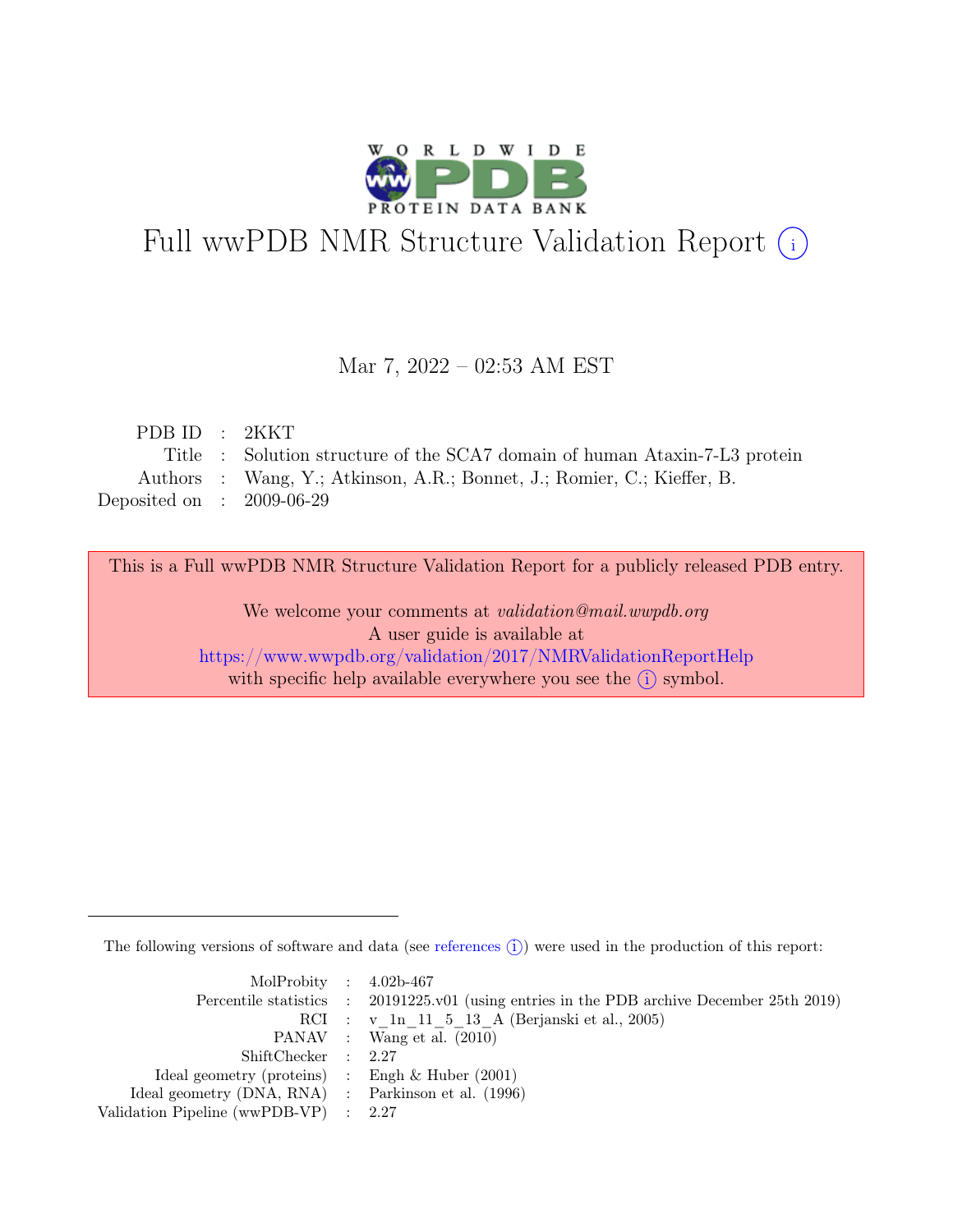# 1 Overall quality at a glance  $(i)$

The following experimental techniques were used to determine the structure: SOLUTION NMR

The overall completeness of chemical shifts assignment was not calculated.

Percentile scores (ranging between 0-100) for global validation metrics of the entry are shown in the following graphic. The table shows the number of entries on which the scores are based.



| Metric.               | Whole archive<br>$(\#Entries)$ | NMR archive<br>$(\#Entries)$ |
|-----------------------|--------------------------------|------------------------------|
| Clashscore            | 158937                         | 12864                        |
| Ramachandran outliers | 154571                         | 11451                        |
| Sidechain outliers    | 154315                         | 11428                        |

The table below summarises the geometric issues observed across the polymeric chains and their fit to the experimental data. The red, orange, yellow and green segments indicate the fraction of residues that contain outliers for  $>=$  3, 2, 1 and 0 types of geometric quality criteria. A cyan segment indicates the fraction of residues that are not part of the well-defined cores, and a grey segment represents the fraction of residues that are not modelled. The numeric value for each fraction is indicated below the corresponding segment, with a dot representing fractions  $\langle=5\%$ 

| Mol | Chain | Length | Quality of chain |     |         |     |     |
|-----|-------|--------|------------------|-----|---------|-----|-----|
|     |       |        | 30%              | 13% | $5\%$ . | 13% | 38% |

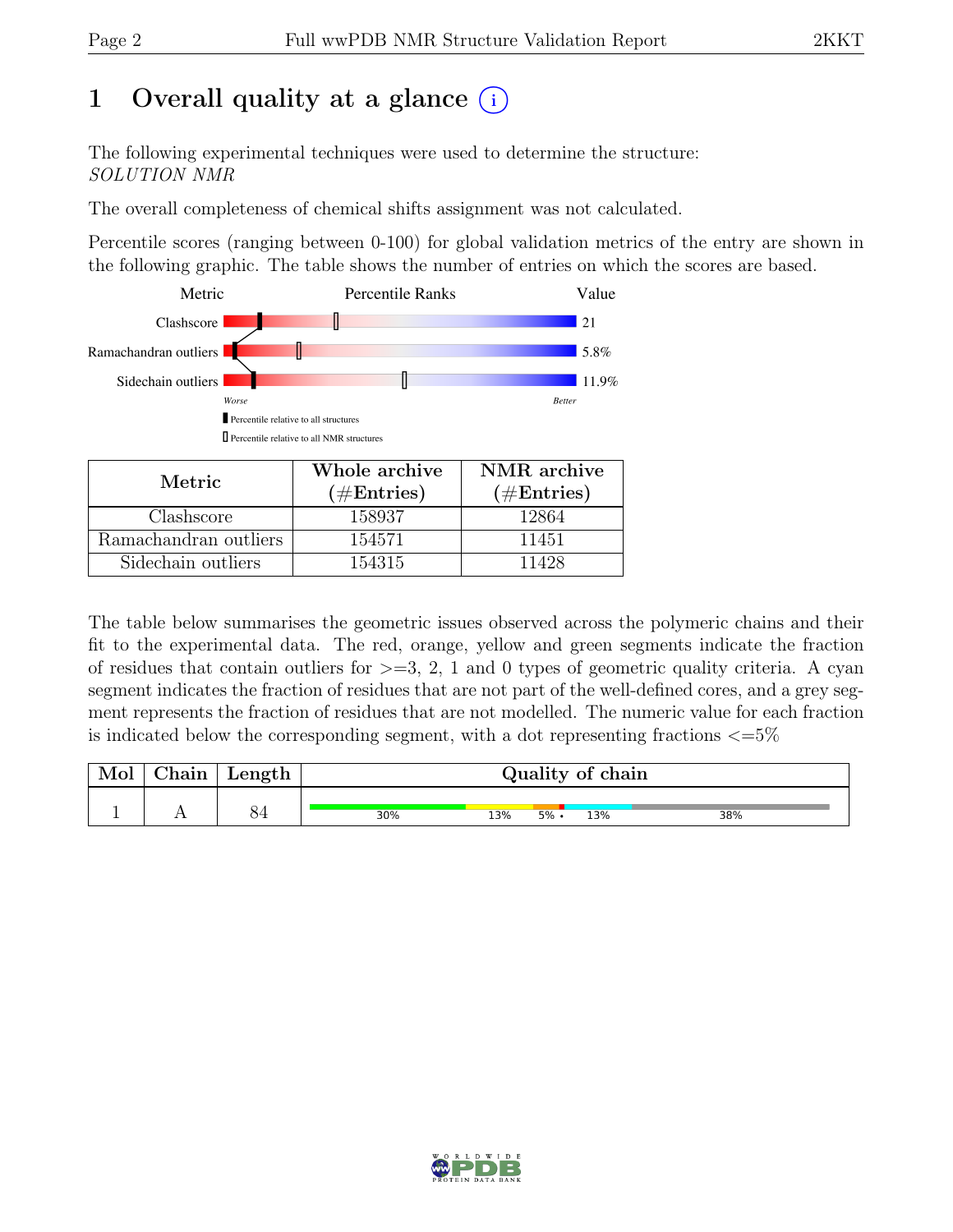# 2 Ensemble composition and analysis  $(i)$

This entry contains 20 models. Model 15 is the overall representative, medoid model (most similar to other models). The authors have identified model 1 as representative, based on the following criterion: lowest energy.

The following residues are included in the computation of the global validation metrics.

| Well-defined (core) protein residues |                                           |                                  |  |  |  |  |  |
|--------------------------------------|-------------------------------------------|----------------------------------|--|--|--|--|--|
|                                      | Well-defined core   Residue range (total) | Backbone RMSD (A)   Medoid model |  |  |  |  |  |
|                                      | A:198-A:212, A:218-A:243                  | $\rm 0.26$                       |  |  |  |  |  |
|                                      | 41                                        |                                  |  |  |  |  |  |

Ill-defined regions of proteins are excluded from the global statistics.

Ligands and non-protein polymers are included in the analysis.

The models can be grouped into 3 clusters and 4 single-model clusters were found.

| Cluster number        | Models                            |  |  |
|-----------------------|-----------------------------------|--|--|
|                       | 5, 10, 11, 13, 14, 16, 18, 19, 20 |  |  |
|                       | 3, 6, 7, 12, 15                   |  |  |
|                       | 4.17                              |  |  |
| Single-model clusters | 1; 2; 8; 9                        |  |  |

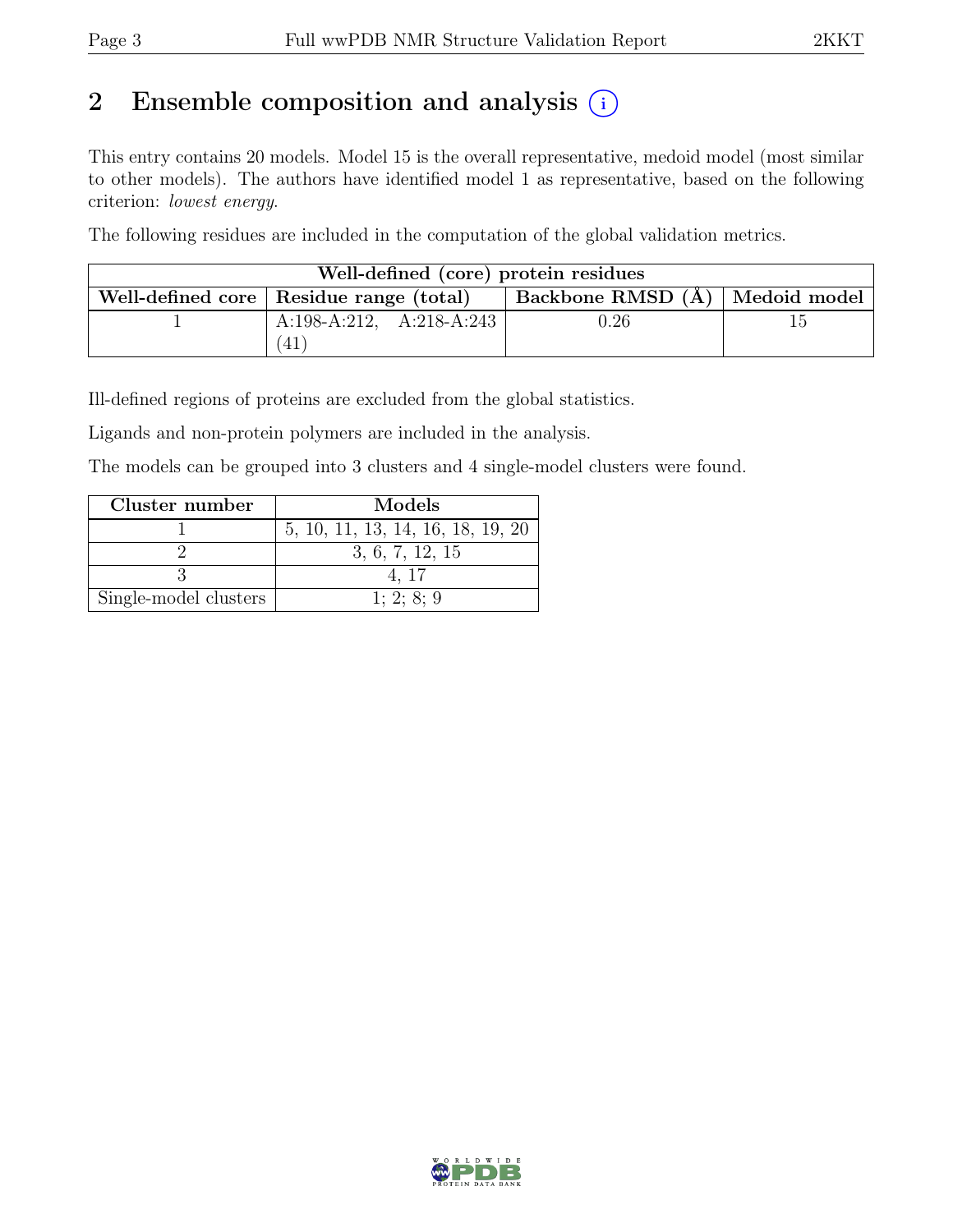# 3 Entry composition (i)

There are 2 unique types of molecules in this entry. The entry contains 839 atoms, of which 423 are hydrogens and 0 are deuteriums.

• Molecule 1 is a protein called Ataxin-7-like protein 3.

|  | Mol   Chain   Residues |                | $\rm{Atoms}$ |     |    | <b>Trace</b> |  |
|--|------------------------|----------------|--------------|-----|----|--------------|--|
|  | κη                     | $_{\rm Total}$ |              | H   |    |              |  |
|  |                        | 838            | 256          | 423 | 79 |              |  |

There are 5 discrepancies between the modelled and reference sequences:

| Chain |     | Residue   Modelled | Actual     | Comment             | Reference  |
|-------|-----|--------------------|------------|---------------------|------------|
|       | 193 | <b>GLY</b>         |            | expression tag      | UNP Q14CW9 |
|       | 194 | <b>SER</b>         |            | expression tag      | UNP Q14CW9 |
|       | 195 | <b>HIS</b>         |            | expression tag      | UNP Q14CW9 |
|       | 196 | MET                |            | expression tag      | UNP Q14CW9 |
|       | 239 | VAL                | <b>ILE</b> | engineered mutation | UNP Q14CW9 |

• Molecule 2 is ZINC ION (three-letter code: ZN) (formula: Zn).

|  | Mol   Chain   Residues<br>Atoms |       |
|--|---------------------------------|-------|
|  |                                 | Total |

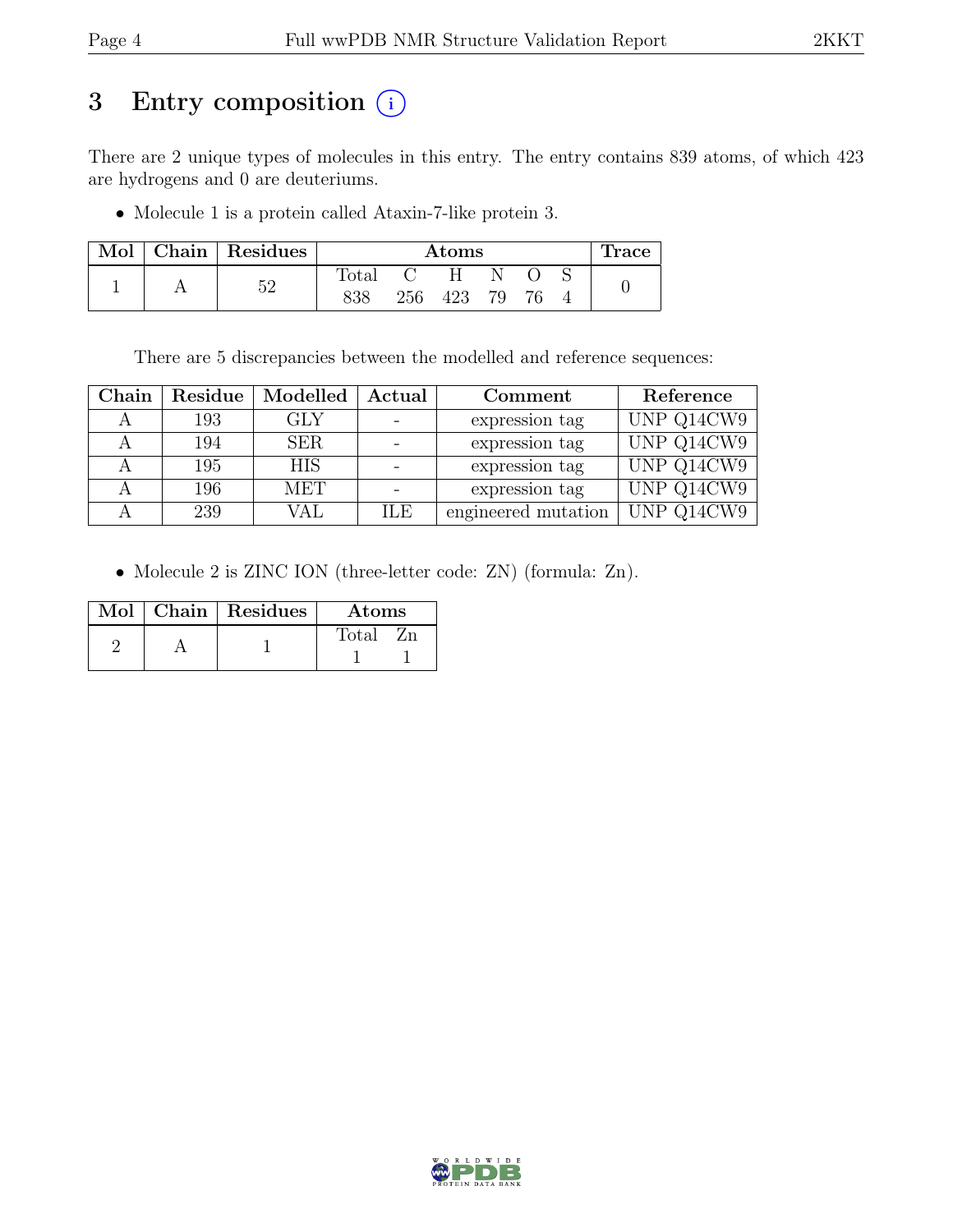SER

# 4 Residue-property plots (i)

# <span id="page-4-0"></span>4.1 Average score per residue in the NMR ensemble

These plots are provided for all protein, RNA, DNA and oligosaccharide chains in the entry. The first graphic is the same as shown in the summary in section 1 of this report. The second graphic shows the sequence where residues are colour-coded according to the number of geometric quality criteria for which they contain at least one outlier:  $green = 0$ ,  $yellow = 1$ ,  $orange = 2$  and  $red =$ 3 or more. Stretches of 2 or more consecutive residues without any outliers are shown as green connectors. Residues which are classified as ill-defined in the NMR ensemble, are shown in cyan with an underline colour-coded according to the previous scheme. Residues which were present in the experimental sample, but not modelled in the final structure are shown in grey.

• Molecule 1: Ataxin-7-like protein 3



# 4.2 Scores per residue for each member of the ensemble

Colouring as in section [4.1](#page-4-0) above.

# 4.2.1 Score per residue for model 1

• Molecule 1: Ataxin-7-like protein 3 Chain A: 30% 15% 13% 38% .<br>G 떲 땁 덜 더 <mark>요</mark><br>G 떲 덮 덜 더 <mark>요</mark>  $\frac{80}{20}$  $\frac{20}{2}$ I212 S213 E214 H215 T216 K217 R222 S223 L224 R225  $\frac{26}{2}$  $\frac{27}{2}$  $\frac{28}{2}$ H229 T230  $\mathbb{R}^3$ R234 R235 T236 V237 R238 L242 G243 P244 S245 A246 V247 ន<br>ទី ទី ១ ២ ២ ២ ២ ២ ២ ២ ២ ២ ២ ២ ២ ២ ២<br>ក្នុង ២ ២ ២ ២ ២ ២ ២ ២ ២ ២ ២ ២ ២ ២ ២ ២ ២ ២ L201 V211 <u>a</u> arakasan ASP GLY

# 4.2.2 Score per residue for model 2

| $\bigcap$ | 30%  | 12% | 6% | 3%<br><u>. .</u> | 38% |
|-----------|------|-----|----|------------------|-----|
|           | ---- |     |    | -- - -           |     |
|           |      |     |    |                  |     |
|           |      |     |    |                  |     |

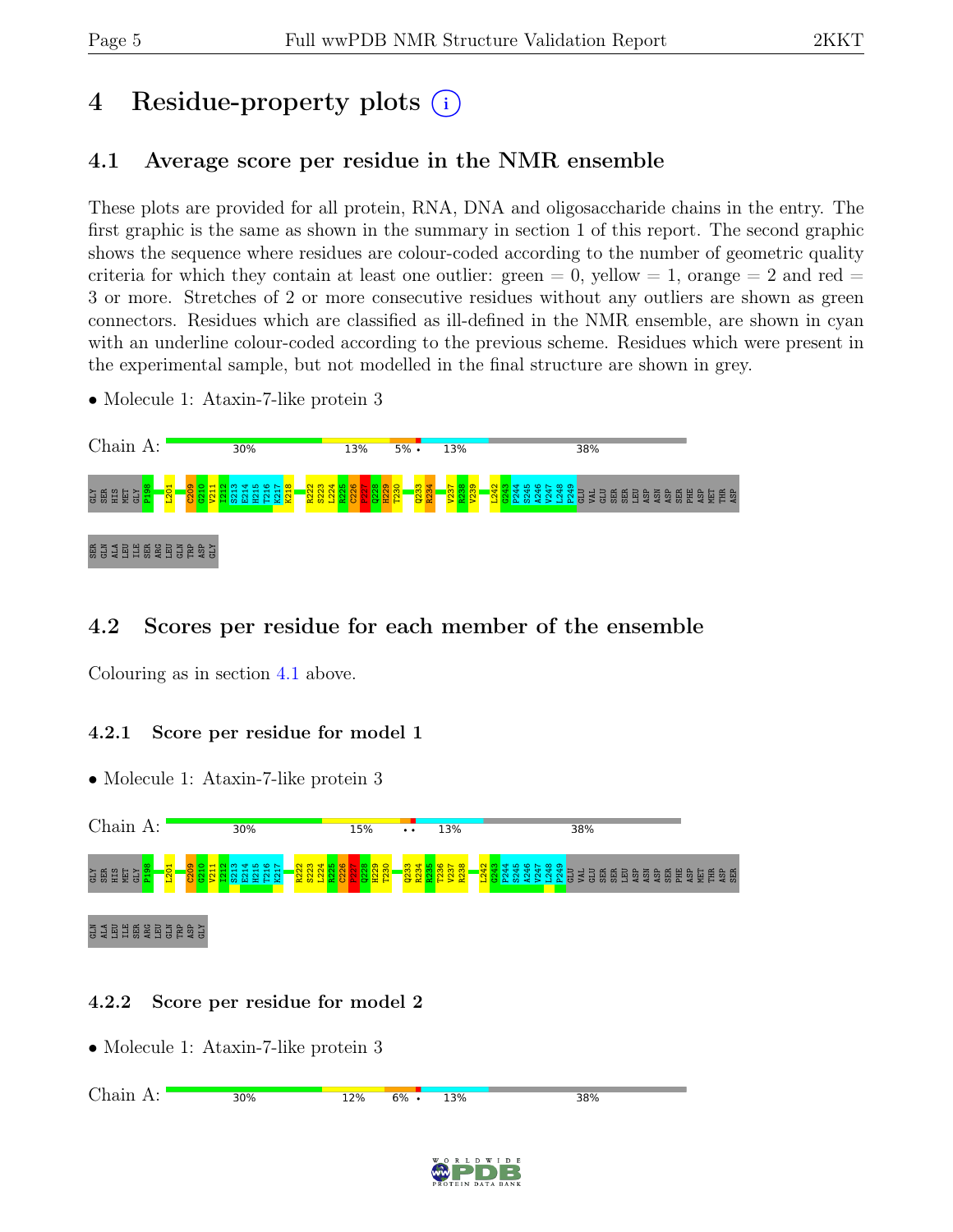# e de de la <mark>sua de la constru</mark>sion de la construction de la construction de la construction de la construction de la construction de la construction de la construction de la construction de la construction de la constructi

#### EBER SER SER SER

#### 4.2.3 Score per residue for model 3

• Molecule 1: Ataxin-7-like protein 3



#### 4.2.4 Score per residue for model 4

• Molecule 1: Ataxin-7-like protein 3



## 4.2.5 Score per residue for model 5

• Molecule 1: Ataxin-7-like protein 3



## 4.2.6 Score per residue for model 6

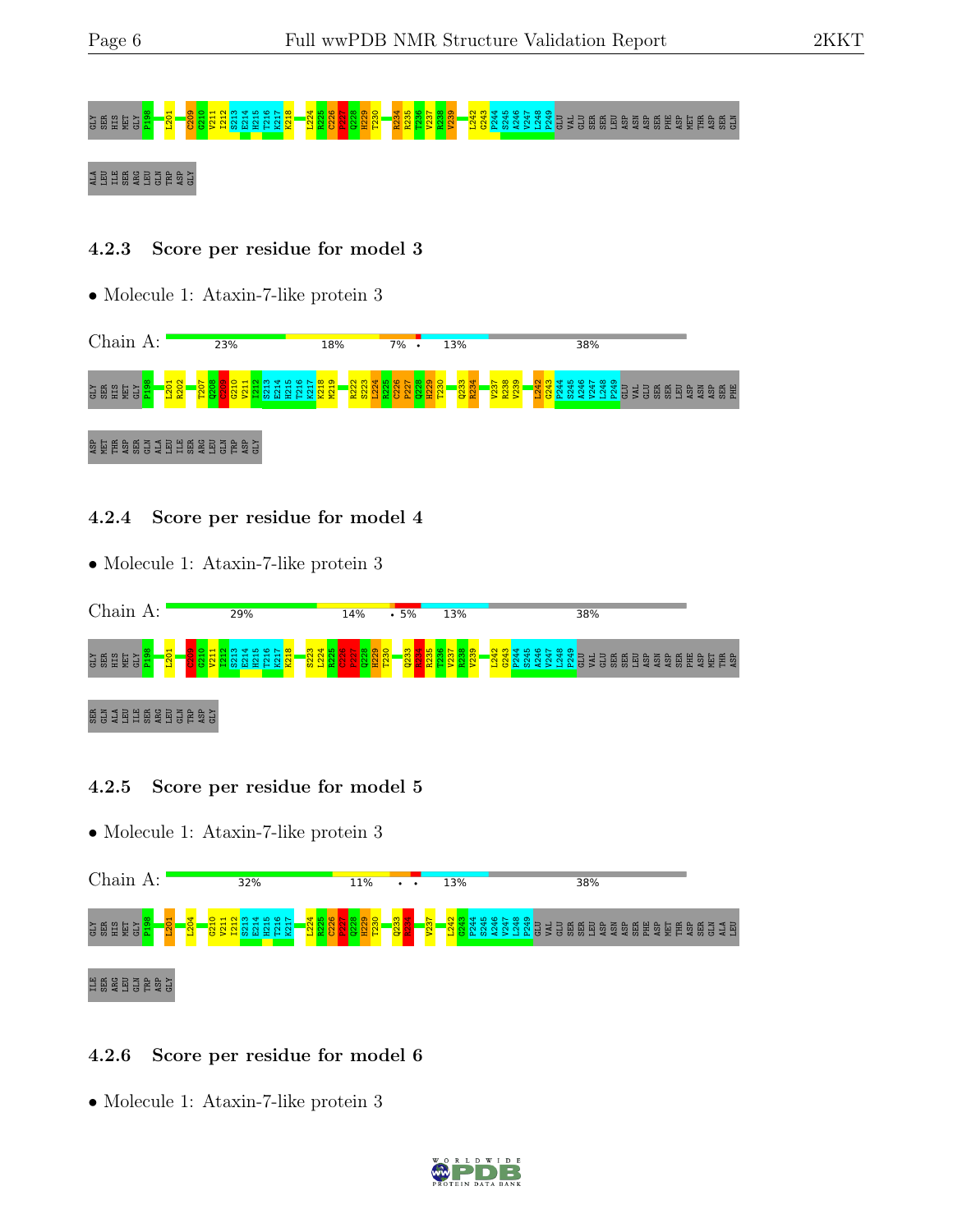

#### 4.2.7 Score per residue for model 7

• Molecule 1: Ataxin-7-like protein 3



## 4.2.8 Score per residue for model 8

• Molecule 1: Ataxin-7-like protein 3



#### 4.2.9 Score per residue for model 9

• Molecule 1: Ataxin-7-like protein 3



## as<br>Serie En Sand Bas

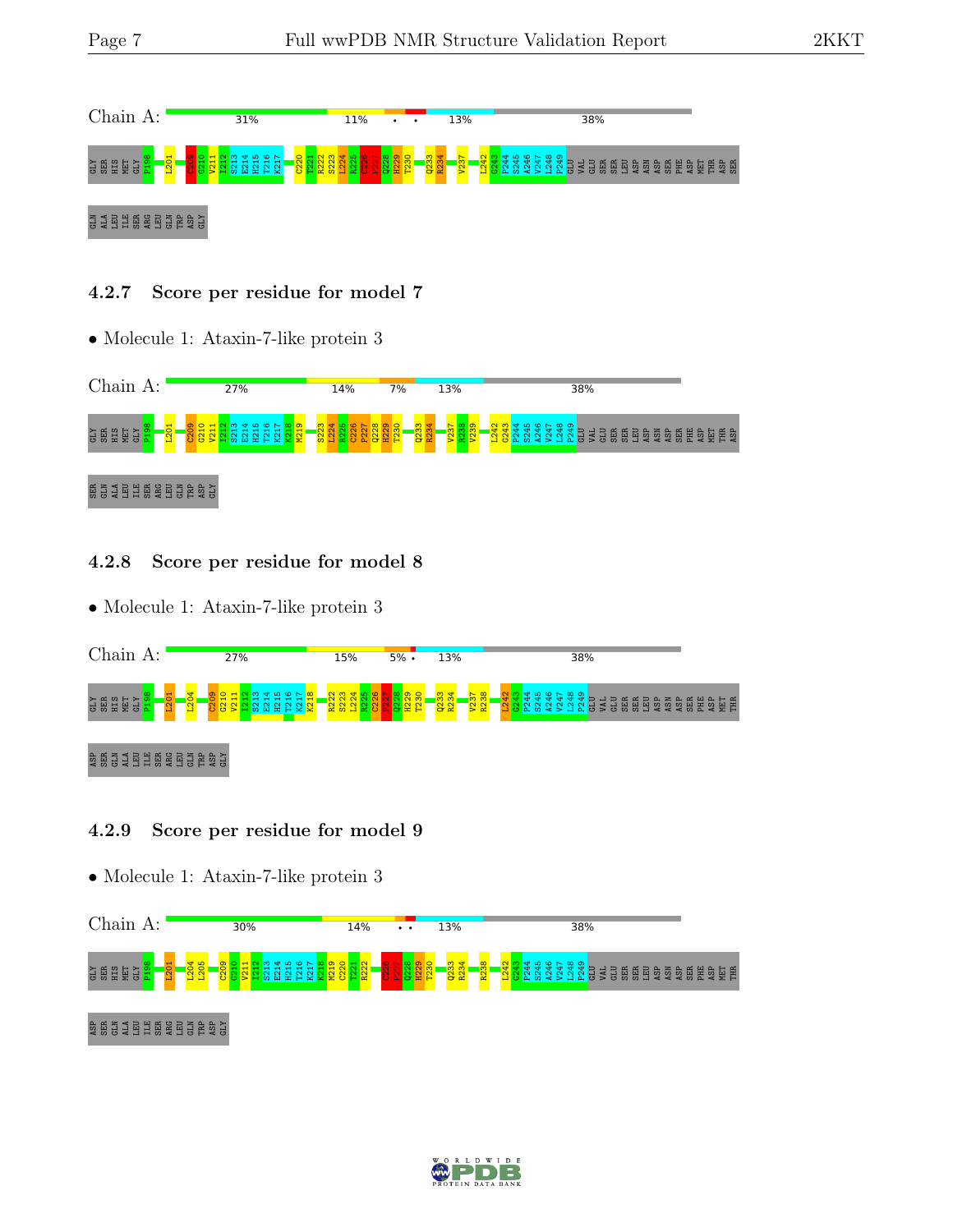#### 4.2.10 Score per residue for model 10

• Molecule 1: Ataxin-7-like protein 3



#### 4.2.11 Score per residue for model 11

• Molecule 1: Ataxin-7-like protein 3



## 4.2.12 Score per residue for model 12

• Molecule 1: Ataxin-7-like protein 3



## 4.2.13 Score per residue for model 13



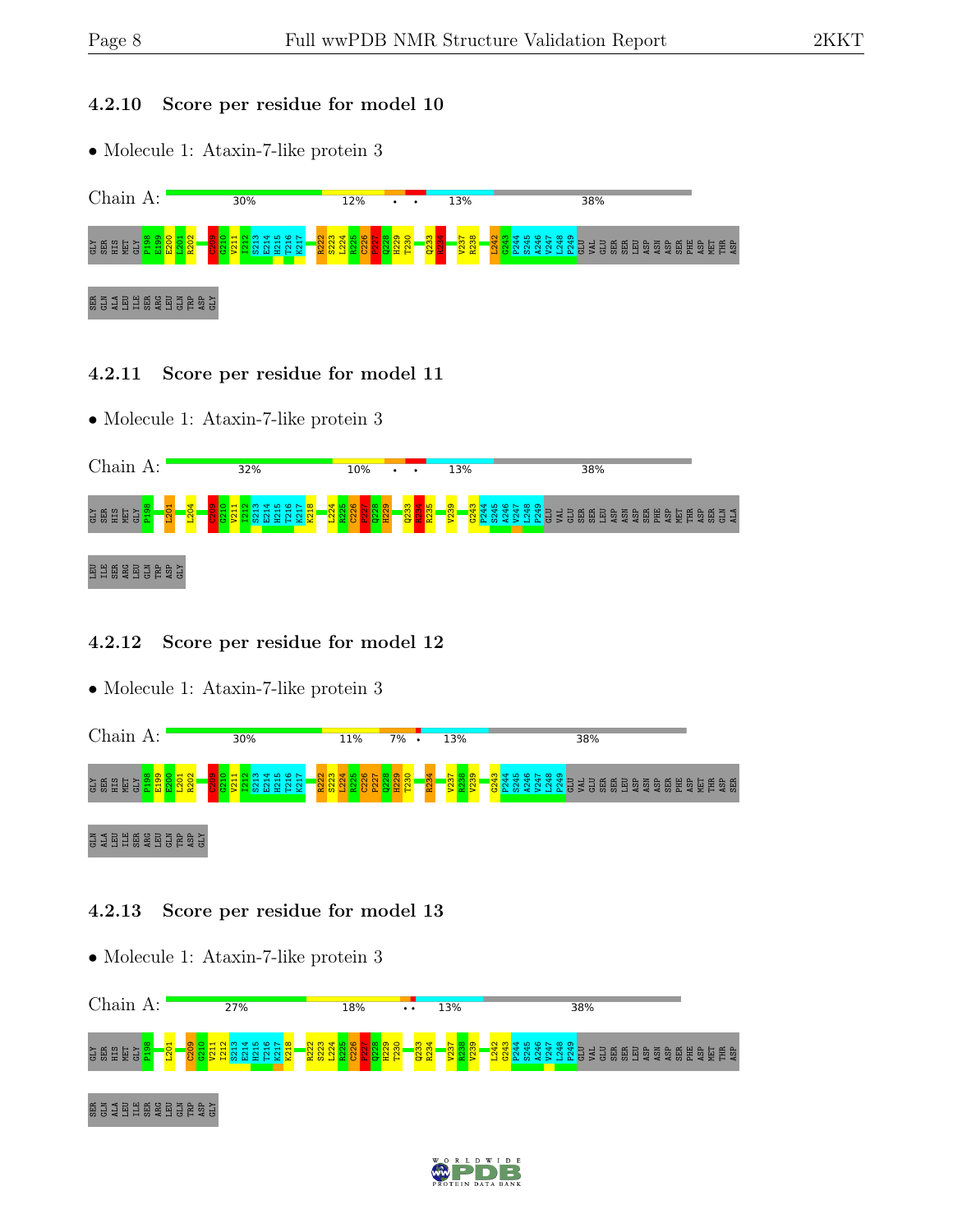#### 4.2.14 Score per residue for model 14

• Molecule 1: Ataxin-7-like protein 3



#### 4.2.15 Score per residue for model 15 (medoid)

• Molecule 1: Ataxin-7-like protein 3



## 4.2.16 Score per residue for model 16

• Molecule 1: Ataxin-7-like protein 3



## 4.2.17 Score per residue for model 17



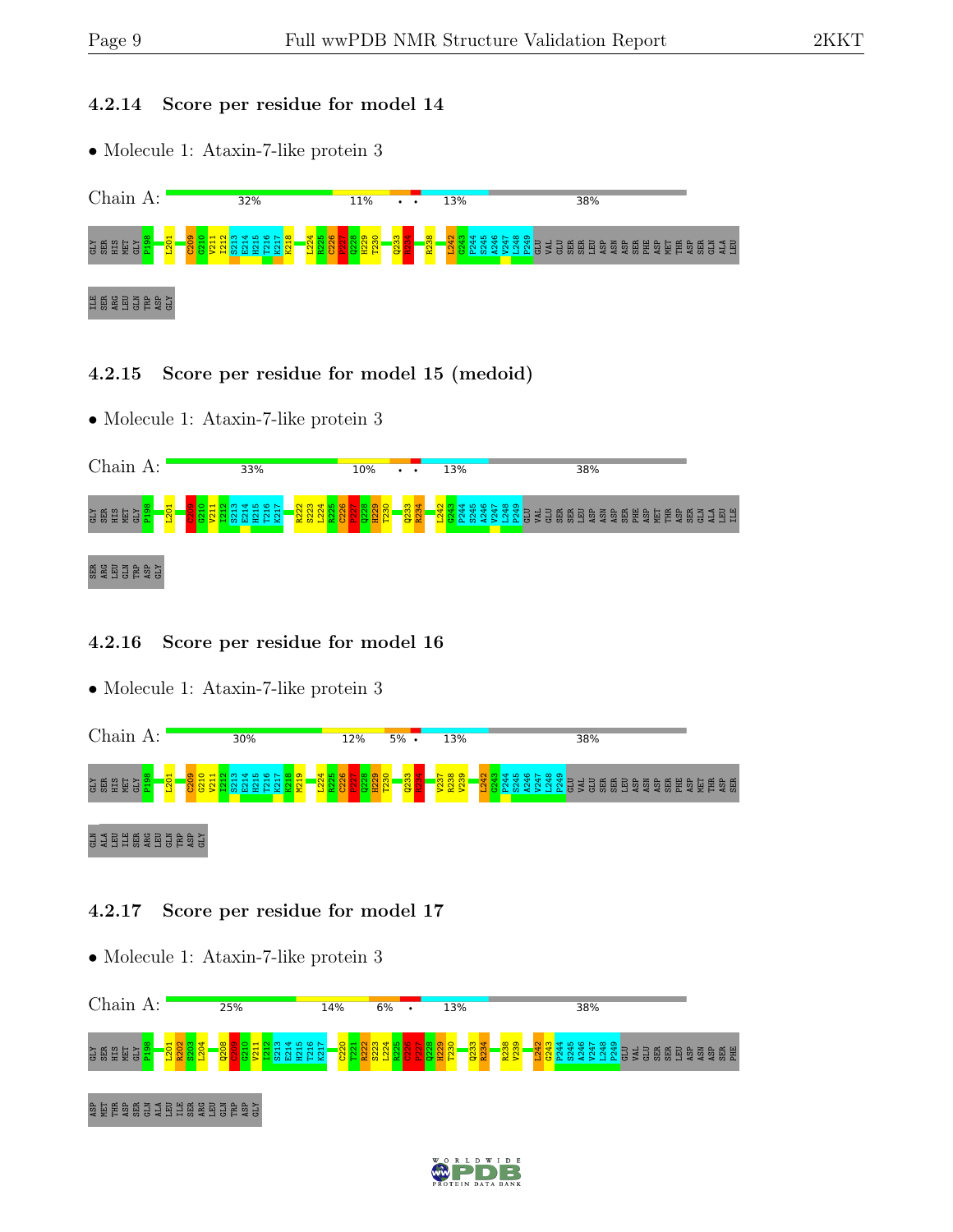#### 4.2.18 Score per residue for model 18

• Molecule 1: Ataxin-7-like protein 3



#### 4.2.19 Score per residue for model 19

• Molecule 1: Ataxin-7-like protein 3



## 4.2.20 Score per residue for model 20



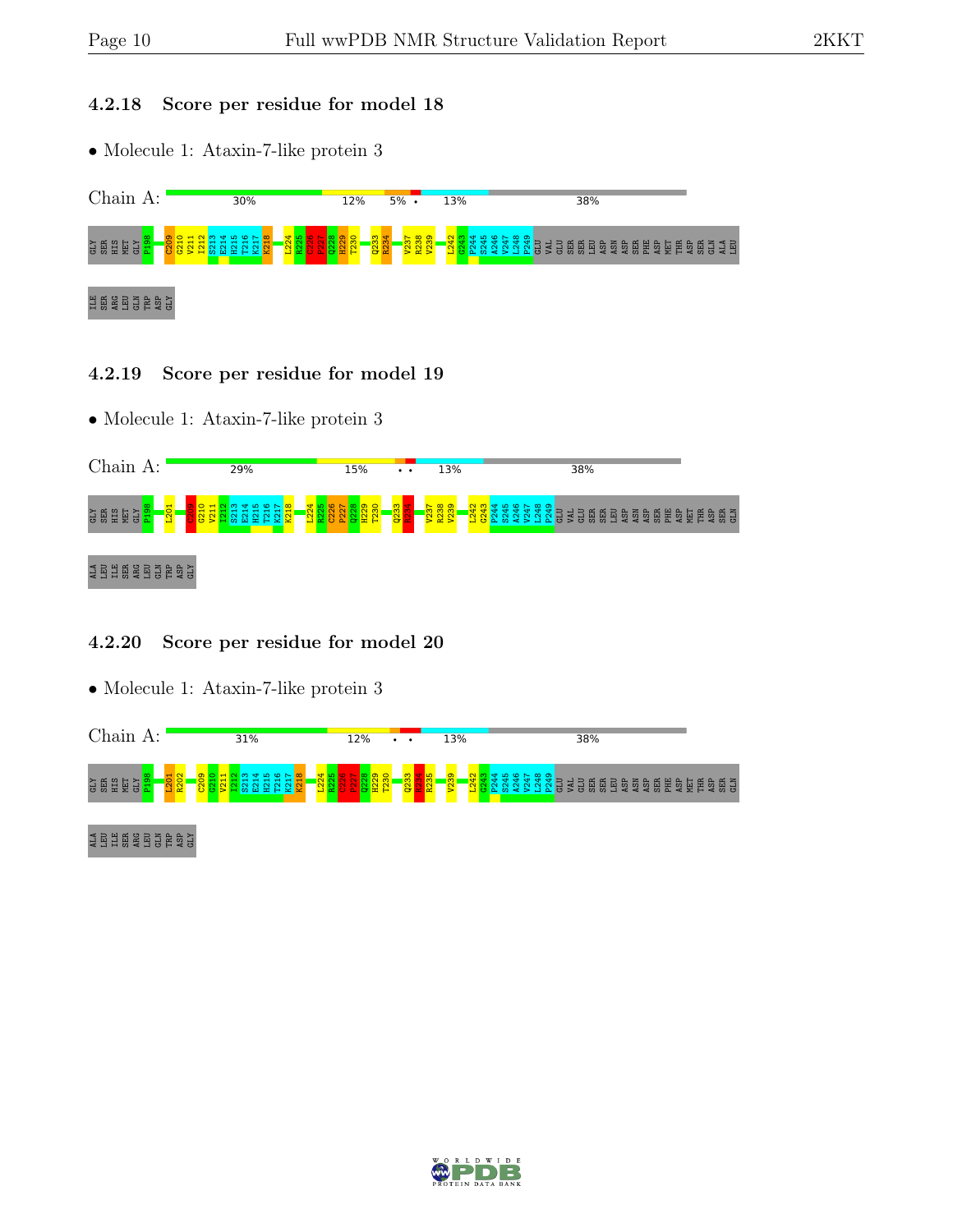# 5 Refinement protocol and experimental data overview  $(i)$

The models were refined using the following method: simulated annealing.

Of the 64 calculated structures, 20 were deposited, based on the following criterion: structures with the lowest energy.

The following table shows the software used for structure solution, optimisation and refinement.

| Software name   Classification |                    | Version |
|--------------------------------|--------------------|---------|
| <b>X-PLOR NIH</b>              | structure solution |         |
| X-PLOR NIH                     | refinement         |         |

No chemical shift data was provided.

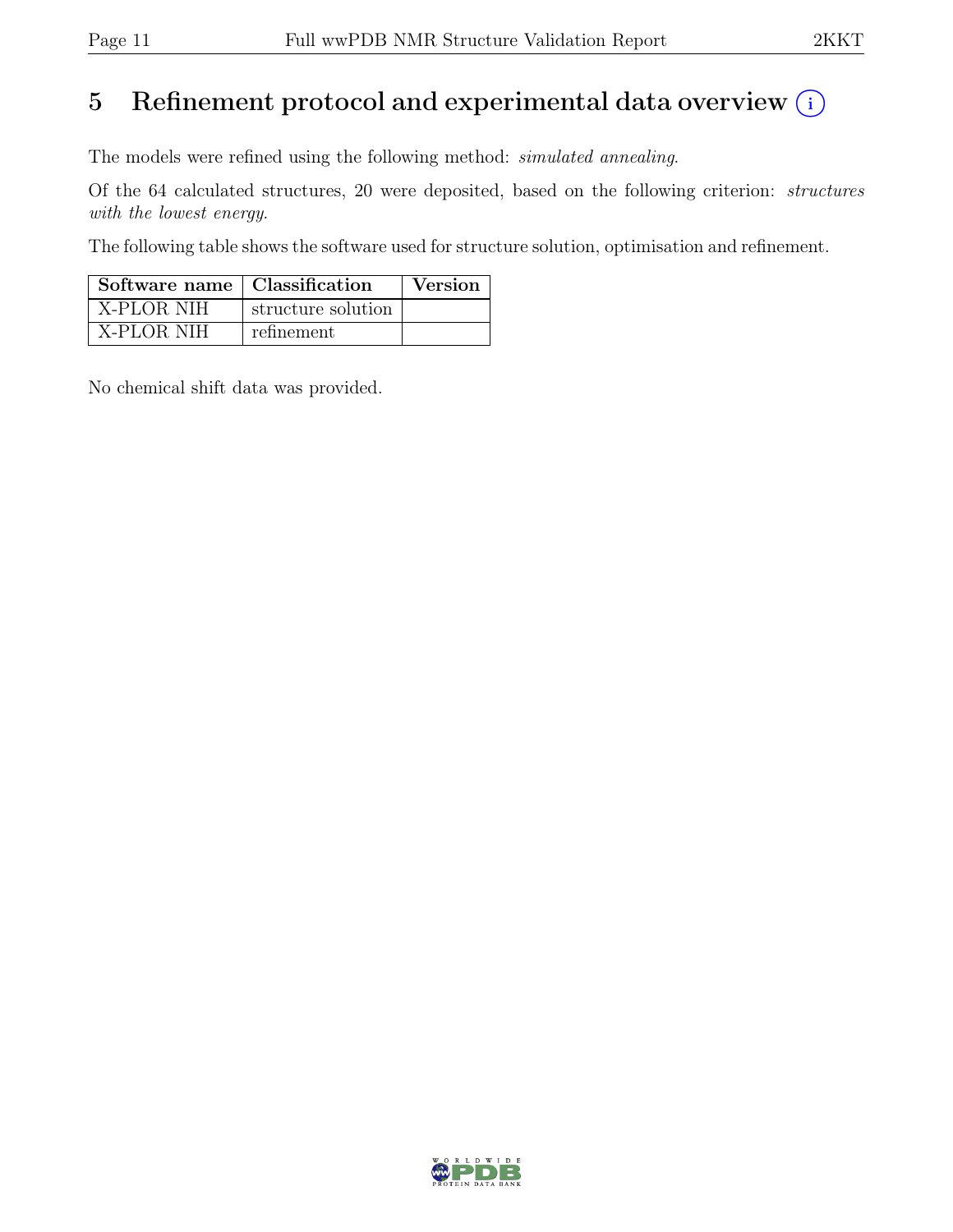# 6 Model quality  $(i)$

# 6.1 Standard geometry  $(i)$

Bond lengths and bond angles in the following residue types are not validated in this section: ZN

The Z score for a bond length (or angle) is the number of standard deviations the observed value is removed from the expected value. A bond length (or angle) with  $|Z| > 5$  is considered an outlier worth inspection. RMSZ is the (average) root-mean-square of all Z scores of the bond lengths (or angles).

| Mol<br>Chain |     |                 | Bond lengths                  | Bond angles     |                               |  |
|--------------|-----|-----------------|-------------------------------|-----------------|-------------------------------|--|
|              |     | <b>RMSZ</b>     | #Z>5                          | RMSZ            | #Z>5                          |  |
|              |     | $1.14 \pm 0.05$ | $2\pm1/339$ ( $0.5\pm0.4\%$ ) | $0.96 \pm 0.05$ | $0\pm0/457$ ( $0.1\pm0.1\%$ ) |  |
| AП           | All | 1.14            | $0.5\%$<br>33/6780            | ${0.96}$        | $0.1\%$<br>9/9140             |  |

Chiral center outliers are detected by calculating the chiral volume of a chiral center and verifying if the center is modelled as a planar moiety or with the opposite hand. A planarity outlier is detected by checking planarity of atoms in a peptide group, atoms in a mainchain group or atoms of a sidechain that are expected to be planar.

|  | Mol   Chain   Chirality   Planarity |               |
|--|-------------------------------------|---------------|
|  | $0.0 \pm 0.0$                       | $0.8 \pm 0.5$ |
|  |                                     |               |

All unique bond outliers are listed below. They are sorted according to the Z-score of the worst occurrence in the ensemble.

| Mol | Chain | Res | Type       | Atoms    |          | Observed $(\AA)$ | Ideal(A)<br>Z |       | Models |  |
|-----|-------|-----|------------|----------|----------|------------------|---------------|-------|--------|--|
|     |       |     |            |          |          |                  |               | Worst | Total  |  |
|     | А     | 234 | $\rm{ARG}$ | $NE-CZ$  | $-10.37$ | 1.19             | 1.33          |       |        |  |
|     | A     | 229 | <b>HIS</b> | $CG-ND1$ | 7.60     | 1.55             | 1.38          |       | 13     |  |
|     | А     | 227 | <b>PRO</b> | $N$ -CD  | $-6.69$  | 1.38             | 1.47          | 17    | 9      |  |
|     | A     | 229 | <b>HIS</b> | $CB-CG$  | 6.11     | 1.61             | 1.50          | 2     |        |  |
|     | A     | 220 | CYS        | $CB-SG$  | $-5.59$  | 1.72             | 1.81          | 17    | 2      |  |
|     | A     | 226 | CYS        | $CB-SG$  | $-5.46$  | 1.73             | 1.81          |       | 3      |  |

All unique angle outliers are listed below. They are sorted according to the Z-score of the worst occurrence in the ensemble.

| Mol | $ $ Chain $ $ | $ $ Res $ $ Type |            | Ideal $(°)$<br>Observed $(°)$<br>Atoms |         | Models |        |       |       |
|-----|---------------|------------------|------------|----------------------------------------|---------|--------|--------|-------|-------|
|     |               |                  |            |                                        |         |        |        | Worst | Total |
|     |               | 227              | PRO        | $N-CA-CB$                              | $-8.20$ | 93.46  | 103.30 |       |       |
|     |               | 234              | $\rm{ARG}$ | NE-CZ-NH2                              | $-5.01$ | 117.79 | 120.30 |       |       |

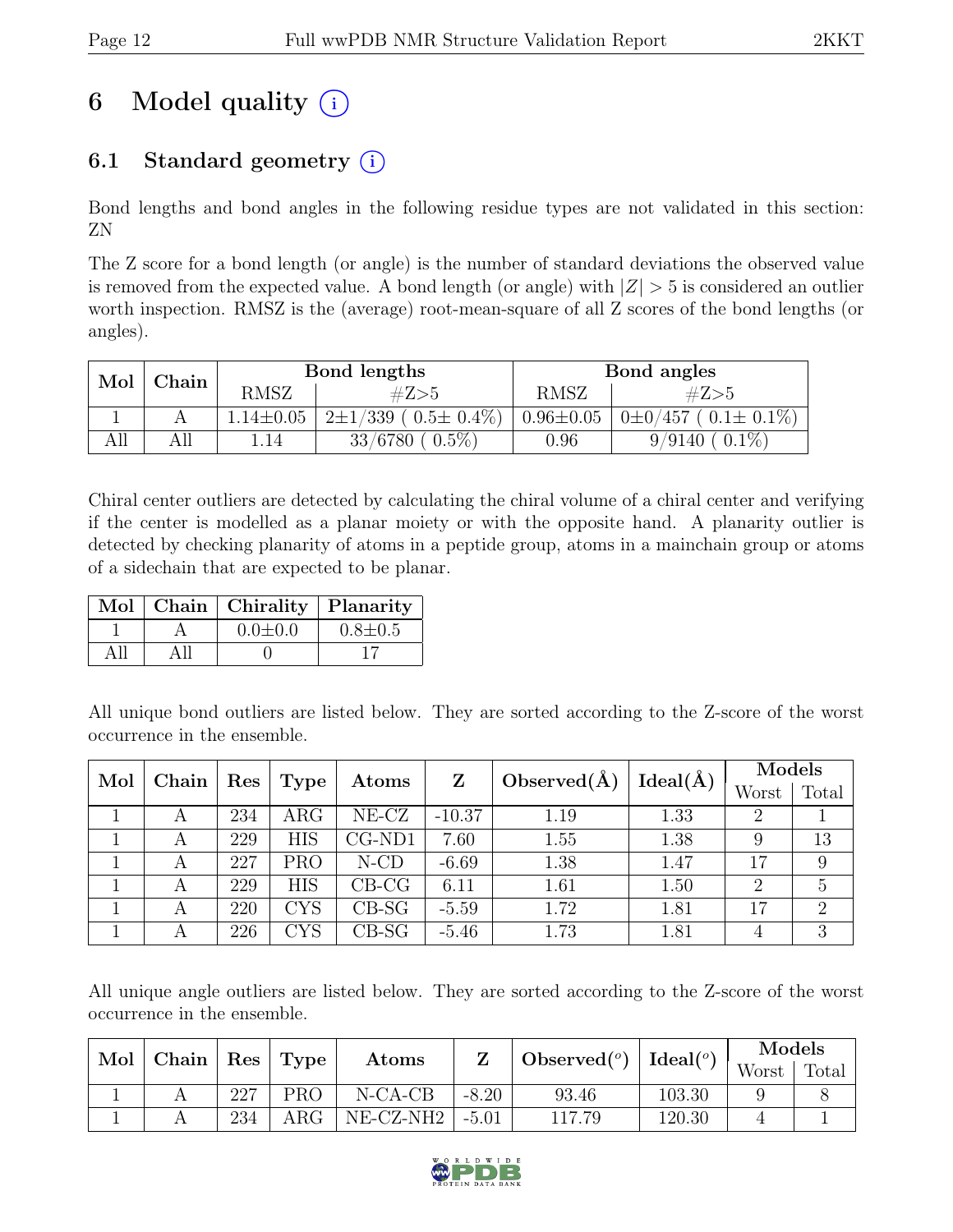There are no chirality outliers.

All unique planar outliers are listed below. They are sorted by the frequency of occurrence in the ensemble.

|  |  |                         | Mol   Chain   Res   Type   Group   Models (Total) |
|--|--|-------------------------|---------------------------------------------------|
|  |  | 234   ARG   Sidechain   |                                                   |
|  |  | $235$   ARG   Sidechain |                                                   |

# 6.2 Too-close contacts  $(i)$

In the following table, the Non-H and H(model) columns list the number of non-hydrogen atoms and hydrogen atoms in each chain respectively. The H(added) column lists the number of hydrogen atoms added and optimized by MolProbity. The Clashes column lists the number of clashes averaged over the ensemble.

|     |      | Mol   Chain   Non-H   H(model)   H(added)   Clashes |      |     |
|-----|------|-----------------------------------------------------|------|-----|
|     | 334  | 341                                                 | 341  |     |
| All | 6700 | 6820                                                | 6820 | 290 |

The all-atom clashscore is defined as the number of clashes found per 1000 atoms (including hydrogen atoms). The all-atom clashscore for this structure is 21.

All unique clashes are listed below, sorted by their clash magnitude.

| Atom-1            | Atom-2            | $Clash(\AA)$ | Distance(A) | Models         |                |
|-------------------|-------------------|--------------|-------------|----------------|----------------|
|                   |                   |              |             | Worst          | Total          |
| 1:A:224:LEU:HB3   | 1:A:234:ARG:HD3   | 0.77         | 1.56        | 3              | 8              |
| 1:A:234:ARG:HA    | 1:A:234:ARG:CZ    | 0.73         | 2.13        | $\overline{7}$ | $\overline{7}$ |
| 1:A:229:HIS:HB3   | 1:A:234:ARG:HH21  | 0.71         | 1.46        | 5              | 8              |
| 1:A:229:HIS:HB3   | 1:A:234:ARG:NH2   | 0.67         | 2.04        | 14             | 8              |
| 1: A:209: CYS:HB2 | 1:A:222:ARG:O     | 0.64         | 1.93        | 12             | 9              |
| 1:A:211:VAL:HG11  | 1: A:229: HIS: CG | 0.64         | 2.28        | 10             | 20             |
| 1: A:223: SER:O   | 1: A:226: CYS:HB3 | 0.64         | 1.93        | 17             | 11             |
| 1:A:224:LEU:HB3   | 1:A:234:ARG:CD    | 0.62         | 2.24        | $\overline{7}$ | $\overline{7}$ |
| 1: A:211: VAL:HB  | 1:A:234:ARG:HH12  | 0.62         | 1.55        | 5              | 8              |
| 1: A:226: CYS:SG  | 1:A:227:PRO:HG3   | 0.61         | 2.34        | 17             | 20             |
| 1:A:211:VAL:HB    | 1:A:234:ARG:NH1   | 0.60         | 2.11        | $\overline{5}$ | 8              |
| 1:A:211:VAL:HA    | 1:A:237:VAL:HG21  | 0.59         | 1.74        | $\overline{2}$ | 10             |
| 1: A:209: CYS:SG  | 1:A:234:ARG:NH1   | 0.58         | 2.76        | $\overline{2}$ | $\overline{2}$ |
| 1: A:230:THR:H    | 1:A:233:GLN:NE2   | 0.58         | 1.97        | 4              | 14             |
| 1:A:224:LEU:HA    | 1:A:234:ARG:NH1   | 0.57         | 2.15        | $\overline{2}$ | $\overline{1}$ |
| 1:A:227:PRO:HD2   | 1: A:229: HIS:H   | 0.55         | 1.60        | 4              | 8              |
| 1:A:211:VAL:HB    | 1:A:234:ARG:NH2   | 0.55         | 2.16        | 18             | 6              |
| 1:A:212:ILE:HA    | 1: A:218: LYS:O   | 0.54         | 2.03        | 14             | 3              |

Continued on next page...

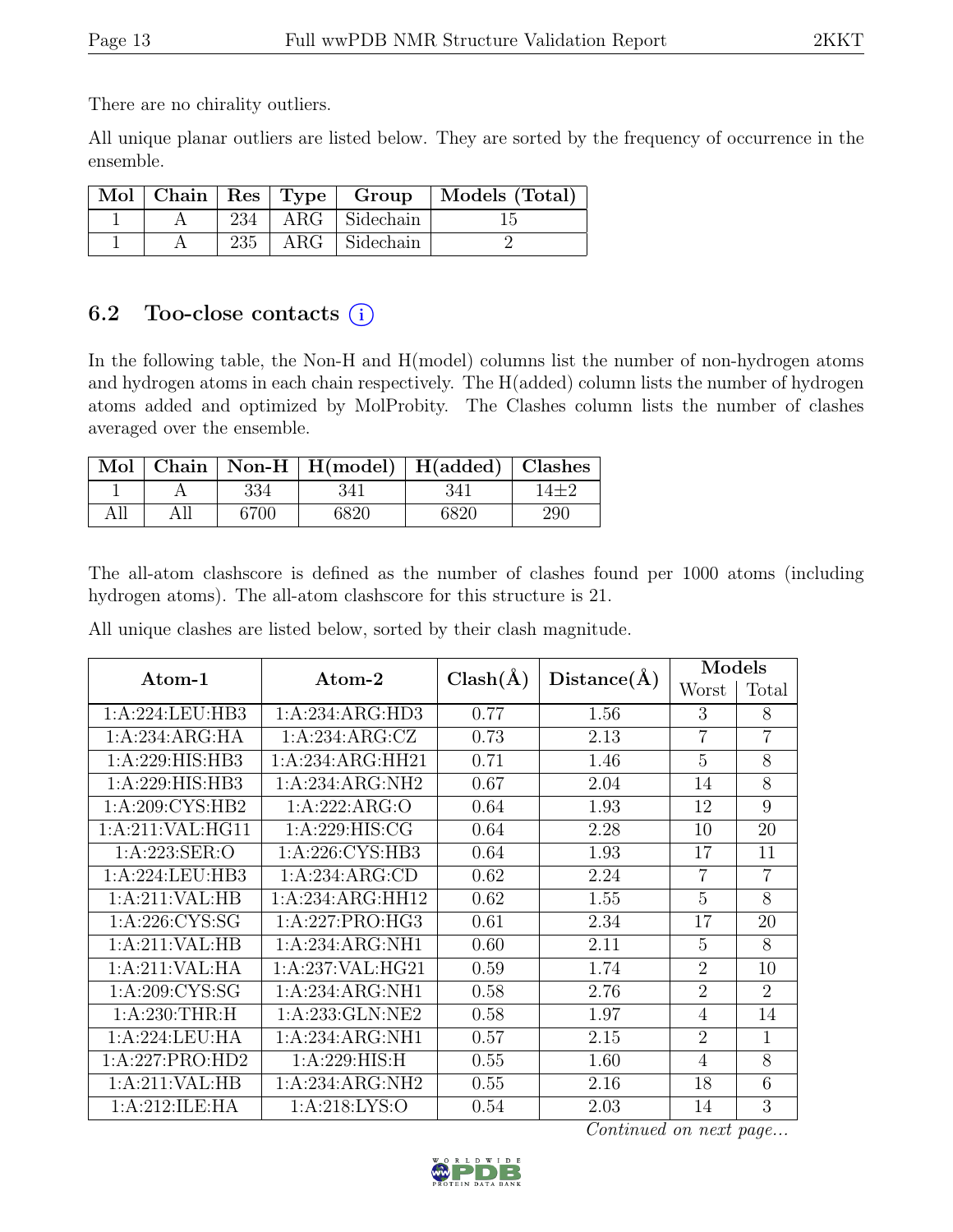| Continuea from previous page |                    |              |                   | Models           |                  |
|------------------------------|--------------------|--------------|-------------------|------------------|------------------|
| Atom-1                       | Atom-2             | $Clash(\AA)$ | Distance(A)       | Worst            | Total            |
| 1:A:211:VAL:O                | 1:A:220:CYS:HB2    | 0.54         | 2.03              | 9                | $\mathbf{1}$     |
| 1:A:227:PRO:HG2              | 1:A:229:HIS:CG     | 0.53         | 2.38              | $\overline{1}$   | 14               |
| 1:A:227:PRO:HG2              | 1:A:229:HIS:H      | 0.53         | 1.64              | 9                | $\,6$            |
| 1:A:238:ARG:O                | 1:A:242:LEU:HG     | 0.51         | 2.06              | $\overline{3}$   | $\overline{7}$   |
| 1:A:229:HIS:HA               | 1:A:233:GLN:NE2    | 0.51         | 2.21              | 11               | $\mathbf{1}$     |
| 1: A:230:THR:O               | 1:A:234:ARG:HG2    | 0.50         | 2.06              | $\overline{2}$   | 10               |
| 1: A:230:THR:O               | 1:A:234:ARG:HG3    | 0.50         | 2.06              | $8\,$            | $\overline{3}$   |
| 1: A:210: GLY:O              | 1:A:237:VAL:HG11   | 0.50         | 2.07              | $\overline{7}$   | $\mathbf{1}$     |
| 1:A:205:LEU:HD21             | 1:A:219:MET:SD     | 0.50         | 2.47              | $\boldsymbol{9}$ | $\mathbf{1}$     |
| 1:A:209:CYS:SG               | 1:A:211:VAL:HG12   | 0.50         | 2.47              | 9                | $\mathbf{1}$     |
| 1:A:234:ARG:NH1              | 1:A:234:ARG:HA     | 0.49         | 2.22              | 20               | $\overline{2}$   |
| 1:A:210:GLY:HA2              | 1:A:219:MET:HB3    | 0.49         | 1.84              | $\overline{7}$   | $\overline{3}$   |
| 1:A:239:VAL:HA               | 1: A:243: GLY:O    | 0.49         | 2.08              | 11               | 9                |
| 1:A:234:ARG:O                | 1:A:238:ARG:HG3    | 0.49         | 2.08              | 19               | $\overline{2}$   |
| 1:A:209:CYS:HA               | 1:A:224:LEU:HA     | 0.49         | 1.85              | 19               | $8\,$            |
| 1: A:226: CYS:SG             | 1:A:227:PRO:HD3    | 0.48         | 2.49              | 17               | $\overline{2}$   |
| 1:A:226:CYS:SG               | 1:A:227:PRO:CD     | 0.48         | 3.02              | 17               | $\overline{2}$   |
| 1:A:224:LEU:HB3              | 1:A:234:ARG:HD2    | 0.48         | 1.86              | 17               | $\overline{3}$   |
| 1:A:201:LEU:HD23             | 1:A:202:ARG:N      | 0.47         | 2.24              | 17               | $\overline{2}$   |
| 1:A:211:VAL:HB               | 1:A:234:ARG:HH22   | 0.47         | 1.70              | 16               | $\overline{2}$   |
| 1:A:211:VAL:HB               | 1:A:234:ARG:HH21   | 0.46         | 1.69              | 15               | $\overline{7}$   |
| 1:A:226:CYS:SG               | 1:A:227:PRO:CG     | 0.45         | 3.04              | $\mathbf{1}$     | 13               |
| 1: A:228: GLN:O              | 1:A:230:THR:HG23   | 0.45         | 2.11              | $\overline{7}$   | $\overline{1}$   |
| 1:A:224:LEU:HA               | 1:A:234:ARG:HH12   | 0.45         | 1.70              | $\overline{2}$   | $\mathbf{1}$     |
| 1:A:230:THR:O                | 1:A:233:GLN:HB2    | 0.45         | 2.12              | 19               | $\overline{2}$   |
| 1:A:234:ARG:HA               | 1:A:234:ARG:NH2    | 0.45         | $\overline{2.27}$ | $\,6\,$          | $\overline{2}$   |
| 1:A:210:GLY:O                | 1:A:237:VAL:HG21   | 0.44         | 2.12              | 8                | $\sqrt{4}$       |
| 1:A:233:GLN:HB3              | 1:A:234:ARG:NH2    | 0.44         | 2.28              | $\overline{1}0$  | $\overline{3}$   |
| 1: A:201:LEU:O               | 1:A:204:LEU:HB3    | 0.44         | 2.12              | 8                | 4                |
| 1:A:211:VAL:HG21             | 1:A:233:GLN:HB3    | 0.43         | 1.90              | 8                | $\boldsymbol{3}$ |
| 1:A:227:PRO:HG2              | 1:A:229:HIS:ND1    | 0.42         | 2.29              | 17               | $\mathbf{1}$     |
| 1:A:234:ARG:HA               | 1:A:234:ARG:NE     | 0.42         | 2.28              | $\overline{7}$   | $\mathbf{1}$     |
| 1:A:211:VAL:HB               | 1: A:234: ARG: CZ  | 0.42         | 2.44              | $\overline{4}$   | $\overline{2}$   |
| 1:A:204:LEU:HG               | 1:A:208:GLN:HB2    | 0.41         | 1.92              | 17               | $\mathbf{1}$     |
| 1:A:235:ARG:O                | 1:A:239:VAL:HB     | 0.41         | 2.15              | $\overline{4}$   | $\mathbf{1}$     |
| 1:A:199:GLU:O                | 1:A:202:ARG:HB3    | 0.41         | 2.15              | 12               | $\mathbf{1}$     |
| $1:A:207$ : THR: O           | 1:A:223:SER:HA     | 0.40         | 2.16              | 3                | $\mathbf{1}$     |
| 1:A:211:VAL:HG13             | 1:A:229:HIS:CE1    | 0.40         | 2.51              | $\overline{9}$   | $\mathbf{1}$     |
| 1:A:229:HIS:HD2              | 1:A:233:GLN:OE1    | 0.40         | 1.99              | 15               | $\mathbf{1}$     |
| 1:A:222:ARG:HB2              | 1: A:226: CYS:HB2  | 0.40         | 1.93              | $\overline{3}$   | $\overline{1}$   |
| 1: A:210: GLY:O              | 1: A:219: MET: HG2 | 0.40         | 2.17              | 16               | $\mathbf{1}$     |

Continued from previous page.

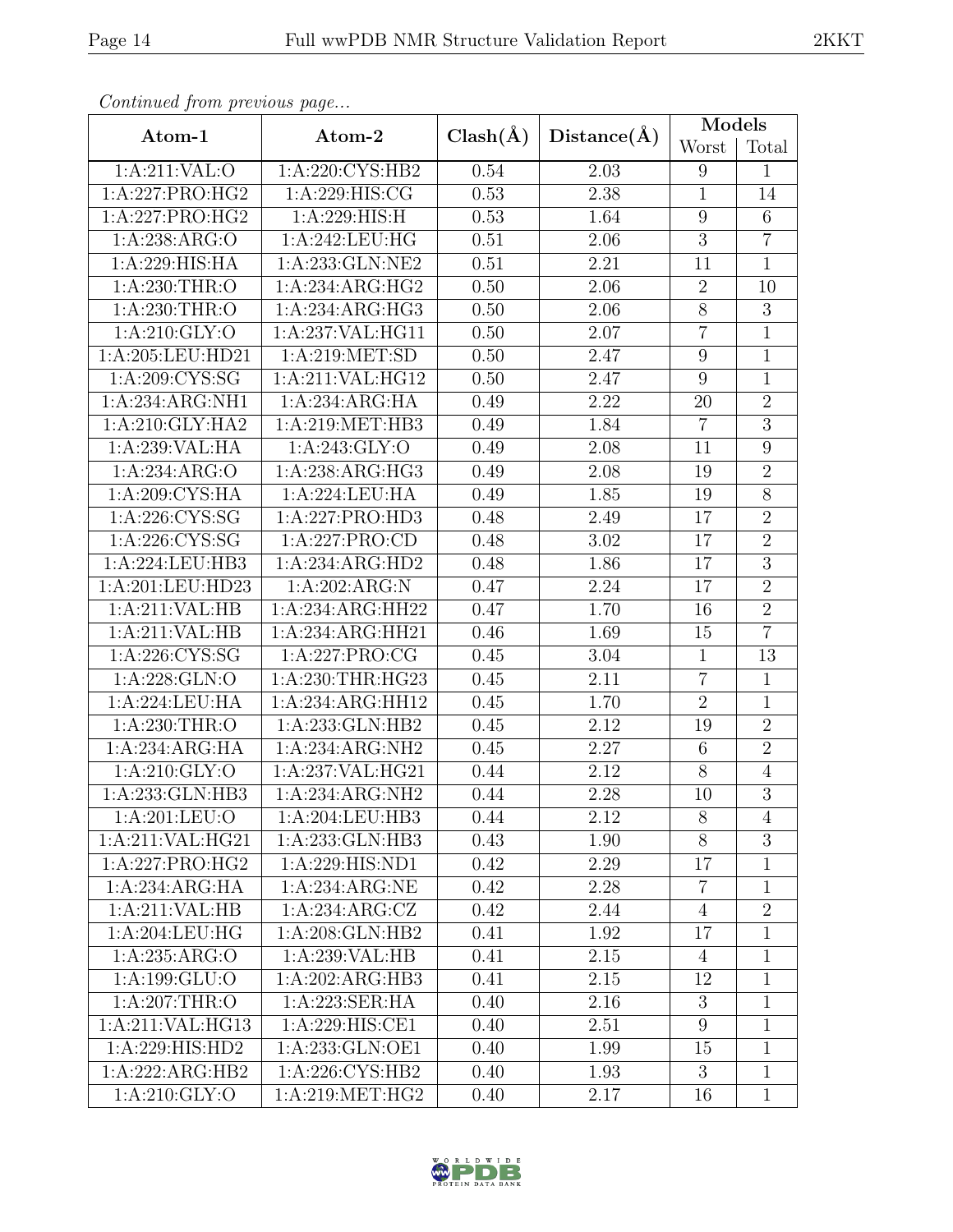# 6.3 Torsion angles  $(i)$

# 6.3.1 Protein backbone  $(i)$

In the following table, the Percentiles column shows the percent Ramachandran outliers of the chain as a percentile score with respect to all PDB entries followed by that with respect to all NMR entries. The Analysed column shows the number of residues for which the backbone conformation was analysed and the total number of residues.

| Mol | Chain | Analysed         | Favoured           | Allowed<br><b>Outliers</b>        |            |                | Percentiles |
|-----|-------|------------------|--------------------|-----------------------------------|------------|----------------|-------------|
|     |       | $40/84$ (48%)    | $32\pm1(81\pm2\%)$ | $ 5\pm1(13\pm3\%) 2\pm1(6\pm2\%)$ |            | $\overline{3}$ | 22          |
| All |       | $800/1680$ (48%) | 647 $(81\%)$       | 107(13%)                          | 46 $(6\%)$ | 3 <sup>1</sup> | 21          |

All 5 unique Ramachandran outliers are listed below. They are sorted by the frequency of occurrence in the ensemble.

| Mol   Chain   Res   Type |     |            | Models (Total) |
|--------------------------|-----|------------|----------------|
|                          | 227 | <b>PRO</b> | 20             |
|                          | 209 | <b>CYS</b> | 12             |
|                          | 226 | <b>CYS</b> |                |
|                          | 218 | <b>LYS</b> |                |
|                          | 222 | ARG        |                |

#### 6.3.2 Protein sidechains  $(i)$

In the following table, the Percentiles column shows the percent sidechain outliers of the chain as a percentile score with respect to all PDB entries followed by that with respect to all NMR entries. The Analysed column shows the number of residues for which the sidechain conformation was analysed and the total number of residues.

| Mol | Chain | Analysed         | Rotameric                                         | Outliers    | Percentiles                                                  |
|-----|-------|------------------|---------------------------------------------------|-------------|--------------------------------------------------------------|
|     |       | $39/77(51\%)$    | $34\pm1$ (88 $\pm2\%$ )   5 $\pm1$ (12 $\pm2\%$ ) |             | $\begin{array}{ c c c } \hline 8 & 51 \\ \hline \end{array}$ |
| All | All   | $780/1540(51\%)$ | 687 (88%)                                         | 93 $(12\%)$ | 8 <sup>1</sup><br>$-51$                                      |

All 12 unique residues with a non-rotameric sidechain are listed below. They are sorted by the frequency of occurrence in the ensemble.

| $Mol$   Chain | $\mathrm{Res}^+$ | Type       | Models (Total) |
|---------------|------------------|------------|----------------|
|               | 226              | <b>CYS</b> | 20             |
|               | 201              | <b>LEU</b> | 17             |
|               | 209              | <b>CYS</b> |                |
|               | 242              | LEU        |                |
|               | 234              | $\rm{ARG}$ |                |

Continued on next page.

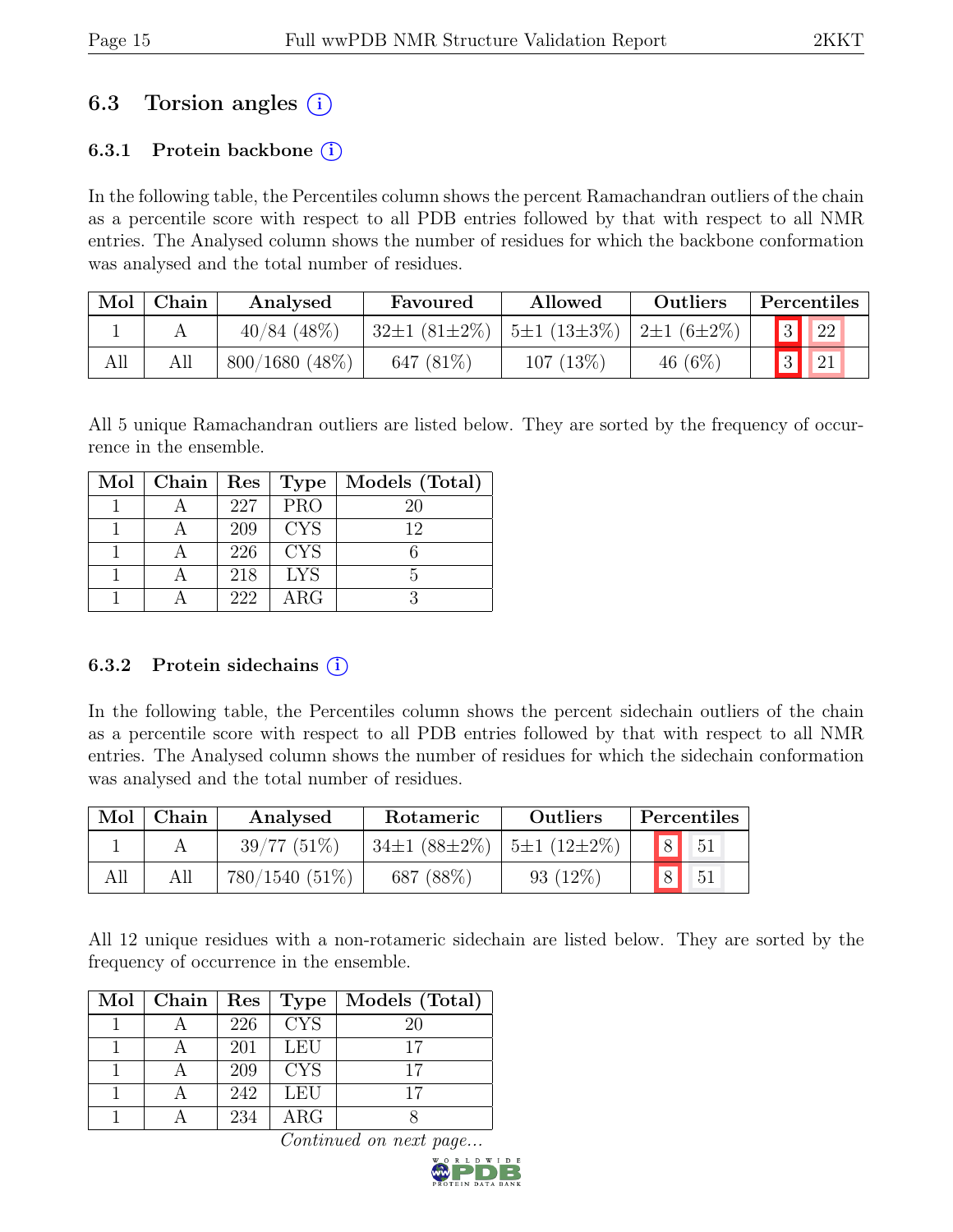| Mol | Chain | Res | <b>Type</b> | Models (Total) |
|-----|-------|-----|-------------|----------------|
|     |       | 224 | <b>LEU</b>  |                |
|     |       | 202 | ARG         | 3              |
|     |       | 218 | <b>LYS</b>  | 3              |
|     |       | 236 | <b>THR</b>  |                |
|     |       | 239 | VAL         |                |
|     |       | 200 | <b>GLU</b>  |                |
|     |       | 222 | $\rm{ARG}$  |                |

Continued from previous page...

#### 6.3.3 RNA  $(i)$

There are no RNA molecules in this entry.

# 6.4 Non-standard residues in protein, DNA, RNA chains  $(i)$

There are no non-standard protein/DNA/RNA residues in this entry.

# 6.5 Carbohydrates  $(i)$

There are no monosaccharides in this entry.

# 6.6 Ligand geometry  $(i)$

Of 1 ligands modelled in this entry, 1 is monoatomic - leaving 0 for Mogul analysis.

# 6.7 Other polymers  $(i)$

There are no such molecules in this entry.

## 6.8 Polymer linkage issues  $(i)$

There are no chain breaks in this entry.